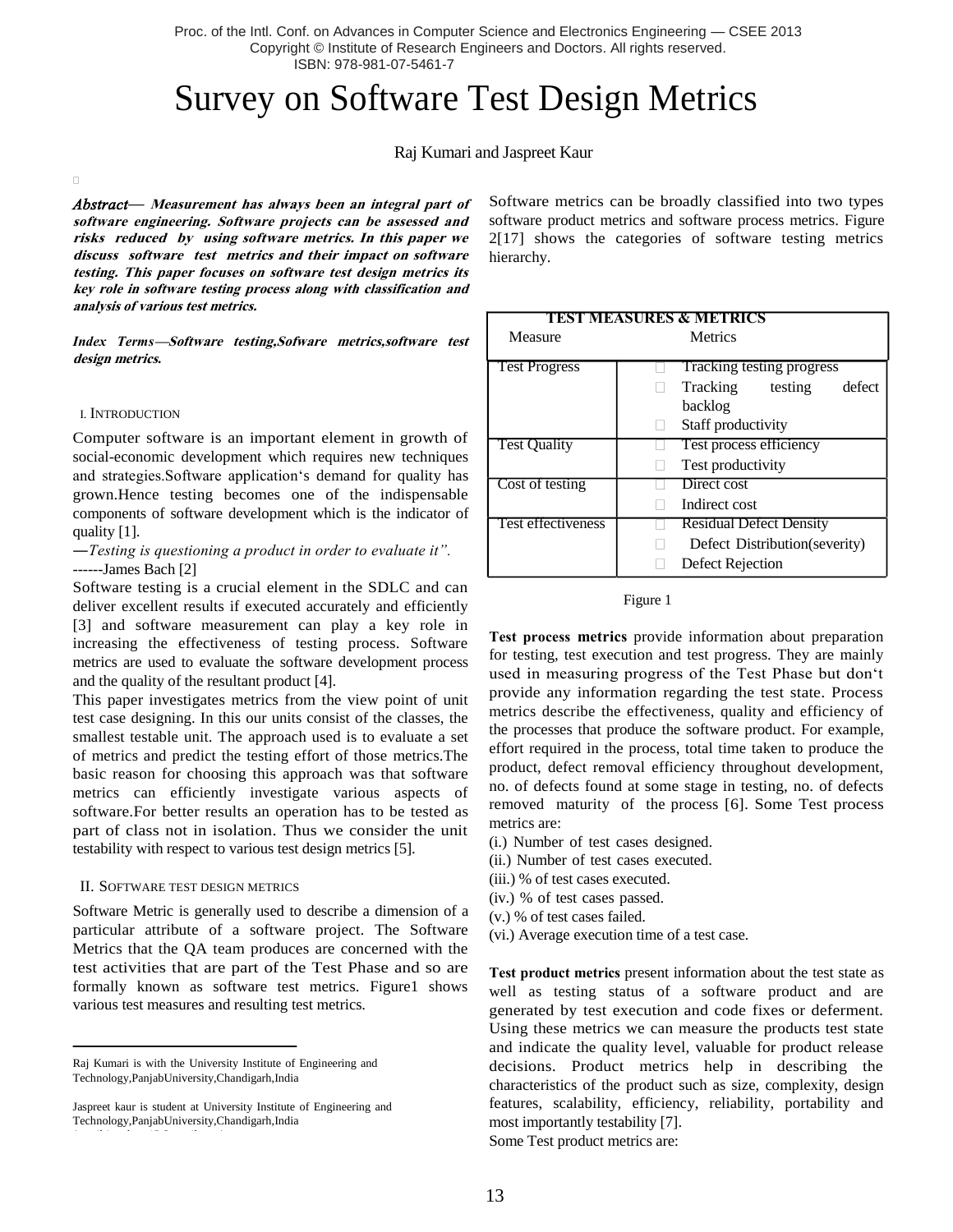(i.) Estimated time for testing.

- (ii.) Actual testing time.
- (iii.) Average time interval between failures.

(iv.) Average number of failures experienced in time intervals.

(v.) Time remaining to complete the testing.



Figure 2

## III. CHARACTERISTICS OF USABLE METRICS

Metrics should not be collected because they are prescribed in the literature or because they are recognized as popular in some companies, but because they are helpful in taking decisions on a project in particular or within a given organization [8]. A useful metric is precisely defined (i.e., measurable or quantifiable), It also helps indicate whether an organization is achieving software goals [9]. There are several fundamental characteristics associated with useful software metrics. The useful software metrics should be:

- □ Simple and easy to understand.
- Measurable
- Economical.
- $\Box$ Metrics must be timely.
- Robust.
- $\Box$ Reliable
- Valid.
- **Consistent and used over time.**
- □ Unobtrusively collected.
- Independent.
- $\Box$ Accountable.
- **Precise.**

Useful metrics must be accompanied by data that is correct (correct according to the rules of the definition of the metric), accurate, exact and consistent (no large difference in the value occur, even if the person or measuring device changes). The measurement process should be clearly described clearly enough for someone else to be able to repeat the measurement Units[17].

## IV. EVALUATION OF TEST DESIGN METRICS

This evaluation is aimed at determining the role of test design metrics in predicting the effort required to implement the design and the quality of the code produced that is to determine total testing effort required to test based upon various metrics.

A typical empirical validation of test design object-oriented metrics is done by investigating the relationship between each metric and the outcome of interest. The results for different metrics are studied. The metrics RFC, CBO, and LCOM were defined in [10] and the NMA metric was defined in [11]. They have revealed that size can have an important perplexing result on the validity of object-oriented metrics [12].

The evaluation of test metrics is the core topic of this research. In this research we have defined our set of metrics, and set up the experiments to evaluate them. Software engineering rarely involves empirical analysis.

First, we state the objective of our experiments:

Objective: To assess the capability of the proposed sourcebased metrics (CBO,RFC,NOC,NOA and DITC) in predicting the testing effort.

Point of view: We are assessing that whether or not the degree of testing effort required for the class values can be predicted on the basis of the above mentioned source based metrics [5].

# V. TESTABILITY

IEEE defines testability as ―the degree to which a system or component facilitates the establishment of test criteria and performance of tests to determine whether those criteria have been met―[13]. In the unit testing of object oriented system, the testing for classes brings in some issues one of which is that a class cannot be tested directly, only an instance of it can be tested and the second one is that when an object is considered in an object oriented system, the state related with that object also influences the path of execution and methods of a class can communicate among themselves through this state. Thus we took into consideration the unit testability of the object oriented system with respect to the test case design for unit testing [5].

Encapsulation of attributes and operations make testing difficult as for testing the solid and abstract state of object is required. No-doubt code reuse has been achieved through the use of inheritance but it poses further usage requirement on retesting[14], so does multiple inheritance in which further the testing is further complicated by increasing the number of contexts for which testing is required. How the test cases are applied within super class and subclass also needs to be considered with care [5],[14],[15].

The realm of object orientation lays emphasis on the encapsulation of information and implementation of operations performed on the information. Coupling provides us an evaluation of strength of association established by a connection between object classes to which a class is coupled. It is measured by calculating the number of distinct non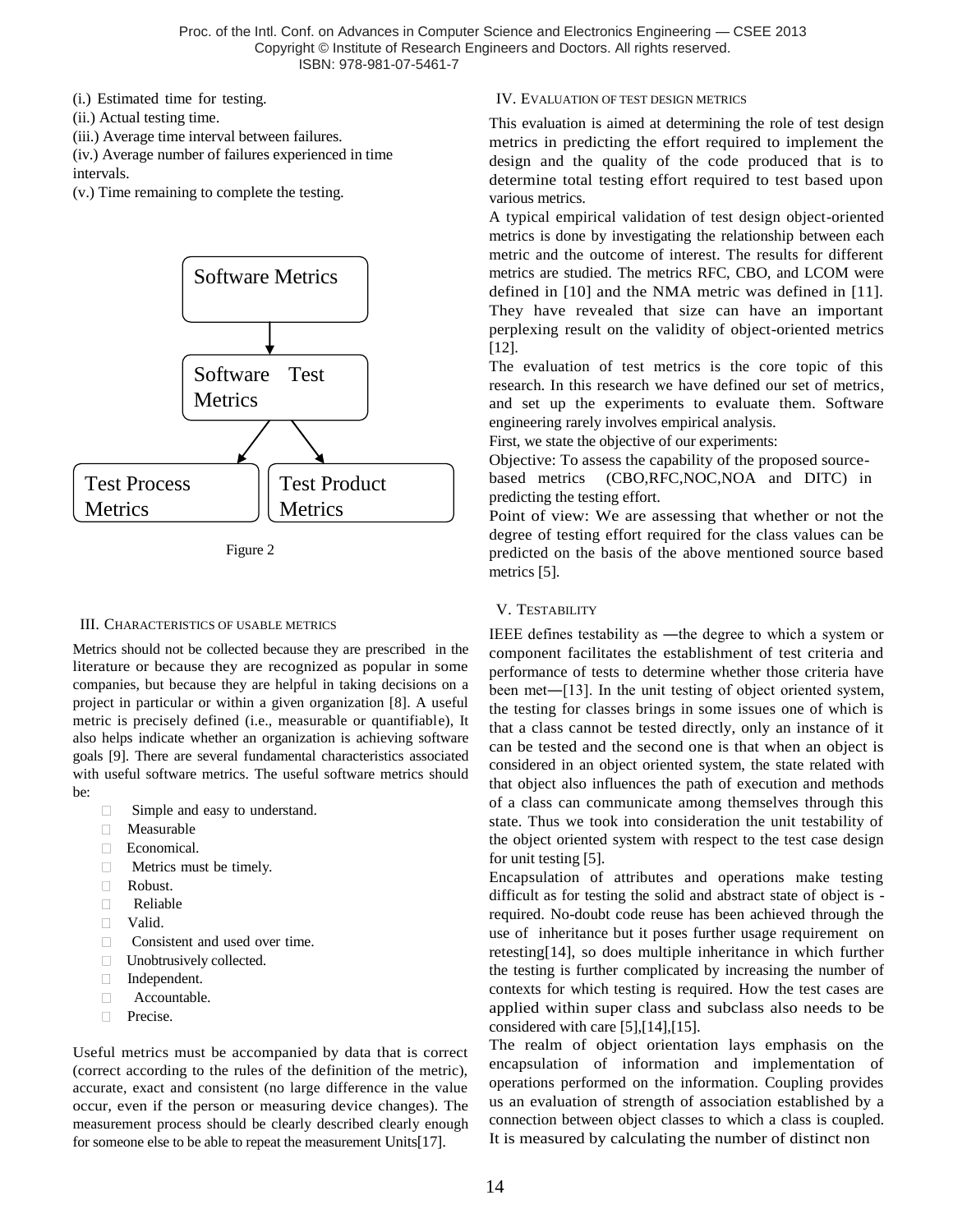Proc. of the Intl. Conf. on Advances in Computer Science and Electronics Engineering — CSEE 2013 Copyright © Institute of Research Engineers and Doctors. All rights reserved. ISBN: 978-981-07-5461-7

inheritance related class hierarchies on which a class depends[5],[10],[14],[15].The larger the number of couples the higher will be the sensitivity to change and errors in other parts of design and make testing difficult. This would increase the testing effort (TE) and decrease the testability. Therefore, we say that testability is inversely proportional to CBO.

$$
TE\varpropto CBO\,
$$

 $ITb \infty 1/CBO$  (1)

Estimating the total CBO (TCBO) over all classes  $(i=1 \text{ to } n)$ , the sum is divided by two because the same relationship will be counted twice, when the two coupled classes are considered independently. Therefore we have:

$$
\text{TCBO} = \frac{1}{2} \sum_{i=1}^{n} \text{CBO} \tag{2}
$$

Now, if we consider the combination of the complexity of a class through the number of methods and the amount of communication with other classes. It was found that the complexity of the class increases with number of methods that can be invoked from a class through messages. Larger number of methods that can be invoked in response to a message, the more complicated the testing is, which in turn decreases the testability.

Using the metric, response for a class (RFC) which is defined as the number of methods in response set [5],[10],[14],[15], we say that the testing effort (TE) is directly proportional to RFC and hence testability is inversely proportional to it.

TE ∞ RFC

$$
\text{ITb} \otimes 1/\text{RFC} \tag{3}
$$

Estimating total RFC (TRFC) over all classes  $(i=1$  to n) we get:

$$
TRFC = \sum_{i=1}^{n} RFC
$$
 (4)

Since a class is a set of objects that have common properties (i.e methods and instance variables), an abstraction of the application domain is prepared/developed by arranging classes in a hierarchy which is formed due to inheritance between classes.This leads to super class accumulating all or desired common features of the subclass.

A class is composed of attributes and methods. In this proposal the Depth of Inheritance Tree of a Class (DITC) metric for class inheritance hierarchy is measured in terms of sum of the attributes (Private, Protected, public and inherited) and Methods (Private, Protected, public and inherited) at each level. The DITC metric of a class is calculated as:

$$
L
$$
  
DITC (C)= $\sum_{i=1}^{L} LEV(i)*i$ 

Where,

LEV<sub>i</sub> = Attribute  $(C_i)$  + Method  $(C_i)$ 

 $C_i$  = A class in the i<sub>th</sub> level of class inheritance hierarchy.

Attribute  $(C_i)$  = Count the total number of protected, private, public and inherited attributes within a class in the class inheritance hierarchy at each level.

Method  $(C_i)$  = Count the total number of protected, private, public and inherited methods within a class in the class inheritance hierarchy at each level.

 $L =$  Total height in the class inheritance hierarchy i.e. the maximum distance from the last node (last level in the class inheritance hierarchy) to the root node (first level in the class inheritance hierarchy), ignoring any shorter paths in case of multiple inheritance is used. The metric depth of the inheritance that measure the depth of the class within the inheritance hierarchy is defined as ―the maximum distance from the node to the root of the treel [10], [14].

It shows that the deeper a class is within the hierarchy, the more the number of methods it is will inherit. Thus making it more complex to predict its behavior. Deeper trees involved more methods and classes increasing the design complexity. This increases the testing effort and decrease the testability. This leads to testability being inversely proportional to DITC [16].

TE ∞ DITC

n

$$
ITb \in 1/DITC \tag{5}
$$

Estimating total DITC (TDITC) over all classes  $(i=1$  to n), we get:

$$
TDITC = \sum_{i=1}^{n} DITC
$$
 (6)

Chidamber and Kemerer proposed the Number Of Children of a class as the NOC metric for the class, which is the number of immediate subclasses subordinate to a class in the class hierarchy [10]. NOC is a measure that the methods of parent class are to be inherited by how many sublasses, the greater the value the greater will be the potential for reus. The greater the number of children of a class, the greater is the probability of improper abstraction of that class. NOC gives an approximate idea of the potential influence a class has on the overall design. It is given as the Number of descendents of the class. As number of descendents increase, the Effort of testing (TE) of methods of that class increases. This Decreases the testability providing an inverse relationship: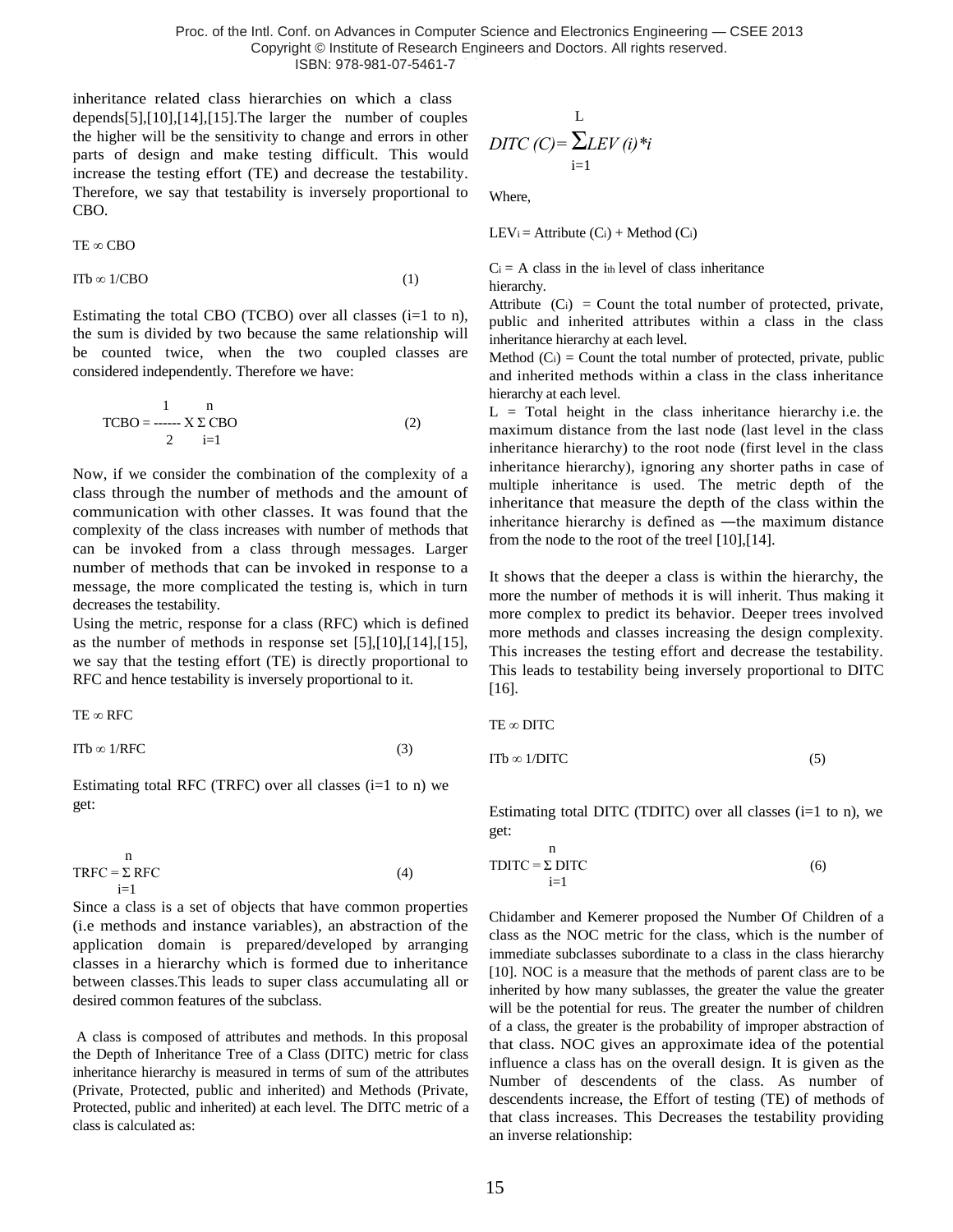TE ∞ NOC

$$
ITb \in 1/\text{NOC} \tag{7}
$$

Estimating total NOC (TNOC) over all classes  $(i=1 \text{ to } n)$ , We get :

$$
TNOC = \sum_{i=1}^{n} NOC
$$
 (8)

The *Number Of Attributes* [18] metric is used to calculate the average number of attributes a class contains in the model. This is useful in identifying the following probable problems:

- (a) A class with numerous attributes may signify the existence of coincidental cohesion and necessitate additional decomposition, to handle the complexity of the model.
- (b) In case of no attributes serious consideration should be given to the semantics of the class. This may possibly be a class utility rather than a class.

Considering a class, this is a simple count of the number of attributes. If the number of attributes are high  $(> 10)$  it is an indication of poor design, particularly insufficient decomposition, specially if this is coupled with an equally high [number of methods.](http://support.objecteering.com/objecteering6.1/help/us/metrics/metrics_in_detail/number_of_methods.htm) Classes without any attributes are particular cases and are not essentially anomalies. For example these can be interface classes, and must be checked.[17] Therefore as the NOA increases the effort of testing (TE) of methods associated with those attributes increases. Thereby decreasing the testability:

TE ∞ NOA

 $ITb \infty 1/NOA$  (9)

Estimating total NOA (TNOA) over all classes  $(i=1 \text{ to } n)$ , we get :

$$
TNOA = \sum_{i=1}^{n} NOA
$$
 (10)

Equations  $(1,3,5,7,9)$  we get the testability with respect to a class :

ITb  $\infty$  (1/CBO) x (1/RFC) x (1/DITC)x (1/NOC)x(1/NOA) (11)

$$
ITb = \frac{k}{\text{(CBO x RFCxDITCxNOCxNOA)}} \tag{12}
$$



values(CBO,RFC,DITC,NOC,NOA) are defined above.

By equations (2,4,6,8,10) the total interface testability (TITb) of the object oriented software over all classes  $(i=1$  to n) can be given as

$$
HTTb = \frac{k}{(TCBOxTRFCxTDITCxTNOCxTNOA)}
$$

The value of  $_k$ " will depend on characteristics related to software processes and experience of developer, type of tool available for the development of the unit as we are dealing with unit testing. The value will have to be worked out by specific software teams of concerned organization.

### VI. CONCLUSION

These test design metrics explore the test case design and its testability. The results have shown us that the test design metrics are useful in measuring testability and the effort of testing. Particularly, the results allow for explanations of the CBO, RFC, DITC, NOC and NOA metrics in terms of test case construction factors. To wind up the results will help us to advance the set of metrics and the development approach so that we can increase testability and reduce the testing effort.

#### **REFERENCES**

- [1] John A. Fodeh and Niels B. Svendsen, Release Metrics : When to stop Testing with a clear conscience, Journal of Software Testing Professionals, March 2002.
- [2] <http://www.testrepublic.com/forum/topics/1178155:Topic:33849>
- [3] Quadri, S. M. K and Farooq, SU, "Software Testing Goals, Principles, and Limitations", International Journal of Computer Applications (0975 – 8887) Volume 6- No.9, September 2010
- [4] Stark, George E; Durst, Robert C; and Pelnik, Tammy M. ―An Evaluation of Software Testing metrics for NASA's Mission Control Center 1992.
- [5] Divya Prakash Shrivastava and R.C. Jain, ―Metrics for Test Case Design in Test Drive Developmentl, International Journal of Computer Theory and Engineering(1793-8201), Vol.2, No.6, December, 2010
- [6] Ogasawara, Hideto, Yamada, Atsushi and Kojo, Michiko, ―Experiences of software Quality Management Using Metrics through Lifecyclel, Proceedings of ICSE-18, 1996.
- [7] Kan, Stephen H, —Metrics and Models In Software Quality Engineeringl, PEARSON, 2003.
- [8] Futrell, Robert T.: Futrell ,Donald F. And Shafer, Linda I., ―Quality Software Project Managementl, PEARSON
- [9] Torn, Aimo: Professor, Department of Computer Science Abo, Akademi University; Faculty member Turku Centre for Computer Science (TUCS) Turku, Finland.
- [10] S. Chidamber and C. Kemerer: A Metrics Suite for Object-Oriented Design, In IEEE Transactions on Software Engineering, 20(6):476-493, 1994.
- [11] M. Lorenz and J. Kidd: Object-Oriented Software Metrics. PrenticeHall, 1994
- [12] Saida Benlarbi, Khaled El Emam, Nishith Goel. Issues in Validating Object-Oriented Metrics for Early Risk Prediction, Accessed on April 2008.
- [13] IEEE Standard Glossary of Software Engineering
- TechnologyANSI/IEEE Standard, Washington, DC, USA,2000. [14] R.S. Pressman, Software Engineering: A Practitioner's Approach, McGraw-Hill, 1997.